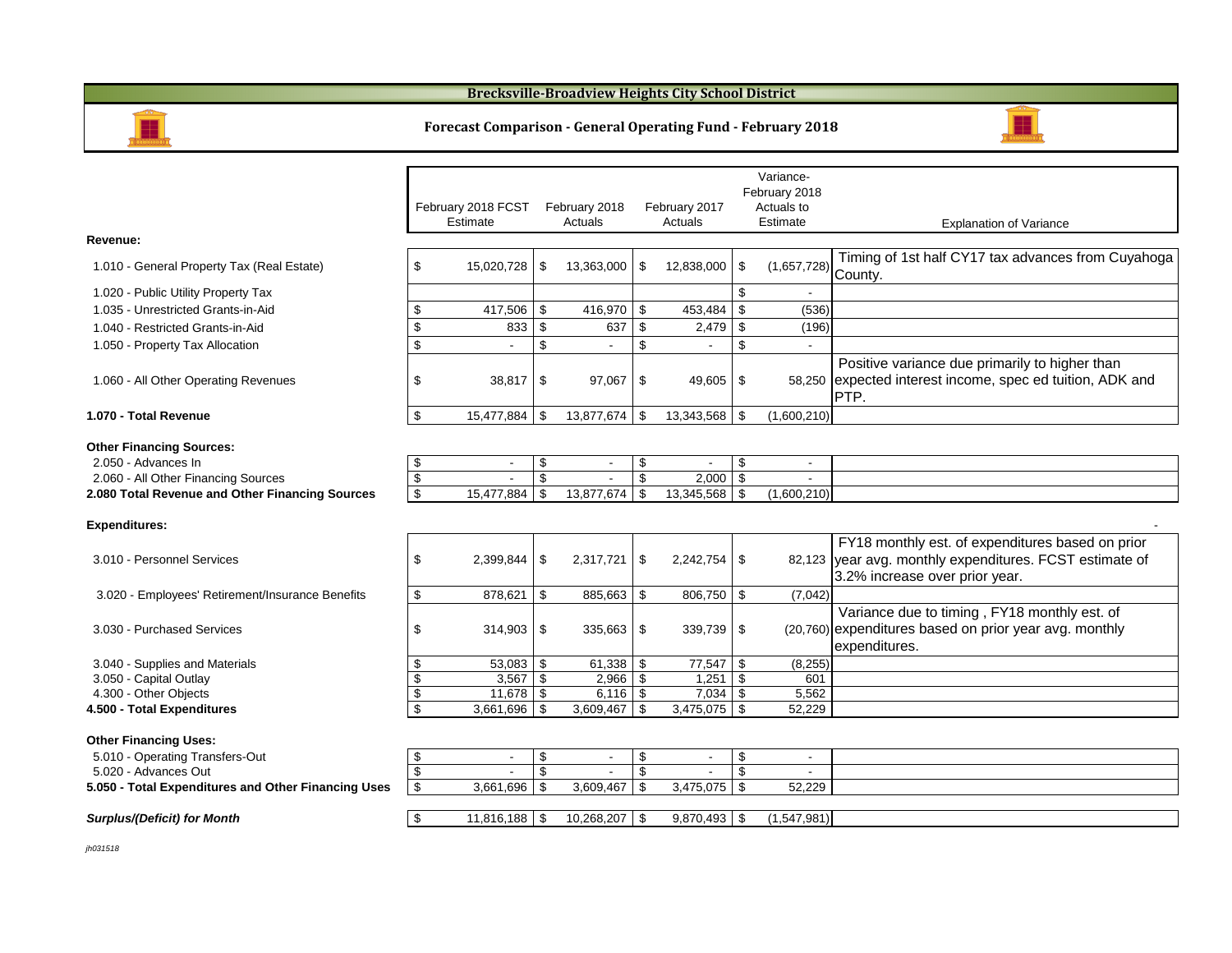Variance-



- nal Tangible Personal Property (TPP) ent receipt.
- iance due primarily to higher than erest income, spec ed tuition, ADK and

iance due to timing. March will be a 3 pay

- ae to timing. March monthly FCST be \$167k higher.
- expected legal fees, renhill subs, spec scholarship expenses, offset somewhat sportation costs.
- i and custodial supplies higher than fset somewhat by lower transporation fuel.

ction fees, county tax collection fees and

|                                                     |                       | <b>Current FYTD FCST</b><br><b>Estimate</b> |                            | <b>Current FYTD</b><br><b>Actuals</b> |                            | <b>Prior FYTD</b><br>Actuals |                            | <b>Current FYTD</b><br><b>Actual to FCST</b><br><b>Estimate</b> |                                                           |
|-----------------------------------------------------|-----------------------|---------------------------------------------|----------------------------|---------------------------------------|----------------------------|------------------------------|----------------------------|-----------------------------------------------------------------|-----------------------------------------------------------|
| Revenue:                                            |                       |                                             |                            |                                       |                            |                              |                            |                                                                 |                                                           |
| 1.010 - General Property Tax (Real Estate)          | \$                    | 33,640,029                                  | \$                         | 35,093,359                            | \$                         | 31,066,041                   | $\mathfrak{S}$             | 1,453,330                                                       | Timing of 1s <sup>-</sup><br>County.                      |
| 1.020 - Public Utility Property Tax                 | \$                    | 919,515                                     | \$                         | 919,515                               | $\boldsymbol{\mathsf{S}}$  | 872,487                      | $\boldsymbol{\mathsf{\$}}$ |                                                                 |                                                           |
| 1.035 - Unrestricted Grants-in-Aid                  | \$                    | 3,605,043                                   | \$                         | 3,598,466                             | \$                         | 3,582,761                    | $\$\$                      | (6, 577)                                                        |                                                           |
| 1.040 - Restricted Grants-in-Aid                    | \$                    | 6,976                                       | \$                         | 6,344                                 | \$                         | 7,169                        | \$                         | (632)                                                           |                                                           |
| 1.050 - Property Tax Allocation                     | \$                    | 2,000,672                                   | \$                         | 2,292,339                             | $\boldsymbol{\mathsf{\$}}$ | 2,177,658                    | $\mathfrak{F}$             | 291,667                                                         | Timing of fina<br>reimburseme                             |
| 1.060 - All Other Operating Revenues                | \$                    | 908,931                                     | \$                         | 997,683                               | \$                         | 1,118,266                    | \$                         | 88,752                                                          | Positive varia<br>expected inte<br>PTP.                   |
| 1.070 - Total Revenue                               | \$                    | 41,081,166                                  | \$                         | 42,907,706                            | $\boldsymbol{\mathcal{S}}$ | 38,824,382                   | $\mathfrak{L}$             | 1,826,540                                                       |                                                           |
| <b>Other Financing Sources:</b>                     |                       |                                             |                            |                                       |                            |                              |                            |                                                                 |                                                           |
| 2.050 - Advances In                                 | \$                    | 40,000                                      | $\$\$                      | 40,000                                | $\boldsymbol{\theta}$      | 40,000                       | $\boldsymbol{\mathsf{\$}}$ |                                                                 |                                                           |
| 2.060 - All Other Financing Sources                 | \$                    | 179,622                                     | \$                         | 183,823                               | \$                         | 11,538                       | \$                         | 4,201                                                           |                                                           |
| 2.080 Total Revenue and Other Financing Sources     | \$                    | 41,300,788                                  | \$                         | 43,131,529                            | $\boldsymbol{\mathsf{\$}}$ | 38,875,920                   | $\$\$                      | 1,830,741                                                       |                                                           |
| <b>Expenditures:</b>                                |                       |                                             |                            |                                       |                            |                              |                            |                                                                 |                                                           |
| 3.010 - Personnel Services                          | \$                    | 19,151,466                                  | \$                         | 18,999,779                            | $\boldsymbol{\mathsf{\$}}$ | 19,501,192                   | $\boldsymbol{\mathsf{S}}$  | 151,687                                                         | Positive varia<br>month.                                  |
| 3.020 - Employees' Retirement/Insurance Benefits    | \$                    | 6,828,930                                   | \$                         | 6,907,140                             | $\boldsymbol{\mathsf{\$}}$ | 6,603,615                    | \$                         | (78, 210)                                                       | Variance due<br>estimated to                              |
| 3.030 - Purchased Services                          | \$                    | 2,823,953                                   | \$                         | 2,906,604                             | \$                         | 2,674,344                    | $\boldsymbol{\mathsf{S}}$  |                                                                 | Higher than<br>$(82,651)$ ed/peterson s<br>by lower trans |
| 3.040 - Supplies and Materials                      | \$                    | 593,602                                     | \$                         | 647,254                               | \$                         | 579,006                      | \$                         |                                                                 | Instructional<br>$(53,652)$ expected, off<br>supplies and |
| 3.050 - Capital Outlay                              | \$                    | 59,193                                      | $\frac{1}{2}$              | 53,700                                | $\boldsymbol{\mathsf{\$}}$ | 59,350                       | $\frac{1}{2}$              | 5,493                                                           |                                                           |
| 4.300 - Other Objects                               | \$                    | 376,953                                     | \$                         | 356,577                               | \$                         | 372,173                      | \$                         | 20,376                                                          | Timing. Elec<br>audit fees.                               |
| 4.500 - Total Expenditures                          | \$                    | 29,834,097                                  | \$                         | 29,871,054                            | $\boldsymbol{\mathsf{\$}}$ | 29,789,680                   | $\boldsymbol{\mathsf{S}}$  | (36, 957)                                                       |                                                           |
| <b>Other Financing Uses:</b>                        |                       |                                             |                            |                                       |                            |                              |                            |                                                                 |                                                           |
| 5.010 - Operating Transfers-Out                     | \$                    | 305,725                                     | $\$\$                      | 303,085                               | $\boldsymbol{\theta}$      | 304,343                      | $\frac{1}{2}$              | 2,640                                                           |                                                           |
| 5.020 - Advances Out                                | \$                    | 40,000                                      | $\boldsymbol{\mathcal{S}}$ | 40,000                                | \$                         | 40,000                       | $\$\$                      |                                                                 |                                                           |
| 5.050 - Total Expenditures and Other Financing Uses | $\boldsymbol{\theta}$ | 30,179,822                                  | \$                         | 30,214,139                            | \$                         | 30,134,023                   | $\boldsymbol{\mathsf{S}}$  | (34, 317)                                                       |                                                           |
| <b>Surplus/(Deficit) FYTD</b>                       | \$                    | 11,120,966                                  | $\boldsymbol{\mathsf{S}}$  | 12,917,390                            | $\boldsymbol{\mathcal{L}}$ | 8,741,897                    | $\boldsymbol{\mathsf{\$}}$ | 1,796,424                                                       |                                                           |

*jh31518*

## **Brecksville-Broadview Heights City School District**

## **Forecast Comparison - General Operating Fund - July to February 2018**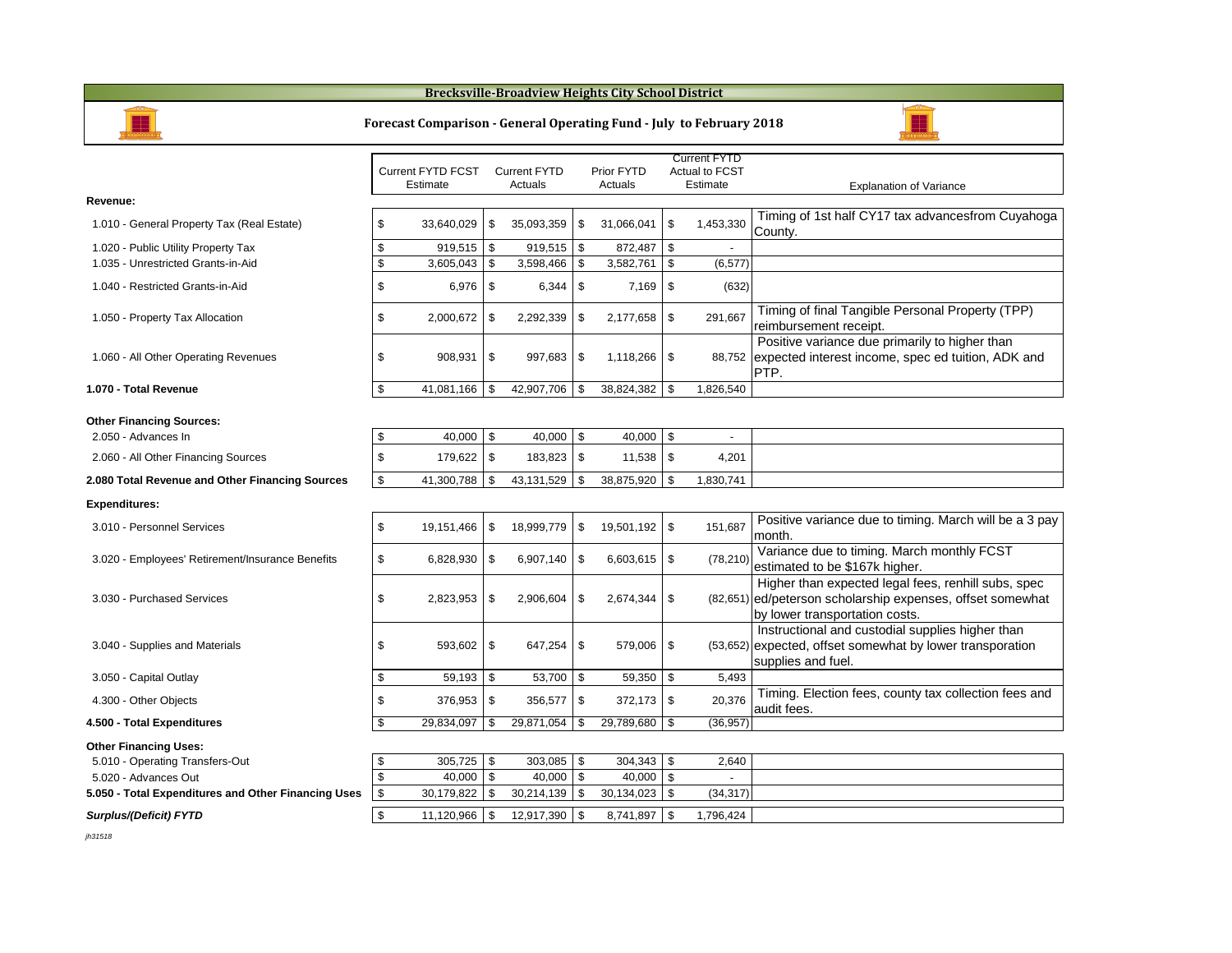|                  | <b>Brecksville-Broadview Heights City School District</b>                           |                             |                 |                       |          |                                                                     |                          |                   |                    |                         |  |  |
|------------------|-------------------------------------------------------------------------------------|-----------------------------|-----------------|-----------------------|----------|---------------------------------------------------------------------|--------------------------|-------------------|--------------------|-------------------------|--|--|
|                  |                                                                                     |                             |                 |                       |          | <b>Revenue Analysis Report - General Operating Fund Only - FY18</b> |                          |                   |                    |                         |  |  |
|                  |                                                                                     | <b>Local Revenue</b>        |                 |                       | Federal  |                                                                     | <b>State Revenue</b>     |                   |                    |                         |  |  |
|                  | <b>Taxes</b>                                                                        |                             |                 |                       |          | <b>Unrestricted</b>                                                 | <b>Property</b>          | <b>Restricted</b> |                    |                         |  |  |
| 2017-2018        | Real<br><b>Estate</b>                                                               | Personal<br><b>Property</b> | <b>Interest</b> | <b>Other</b><br>Local |          | Grants-<br>in-Aid                                                   | Tax<br>Allocation        | Grants-<br>in-Aid | Non-<br>Operating* | <b>Total</b><br>Revenue |  |  |
| July             | 5,515,000                                                                           |                             | 13,794          | 155,584               | 6,659    | 421,671                                                             |                          | 962               | 177,626            | 6,291,296               |  |  |
| <b>August</b>    | 8,651,202                                                                           | 919,515                     | 17,095          | 272,936               | 9,559    | 556,714                                                             |                          | 945               | 1,996              | 10,429,962              |  |  |
| <b>September</b> |                                                                                     |                             | 9,961           | 124,574               |          | 421,676                                                             |                          | 938               |                    | 557,149                 |  |  |
| <b>October</b>   |                                                                                     |                             | 23,088          | 35,920                |          | 434,958                                                             | 2,000,672                | 799               |                    | 2,495,437               |  |  |
| <b>November</b>  | $\sim$                                                                              | $\blacksquare$              | 21,103          | 63,061                |          | 420,276                                                             |                          | 629               |                    | 505,069                 |  |  |
| <b>December</b>  | 2,157                                                                               |                             | 27,043          | 71,655                |          | 416,529                                                             |                          | 753               | 40,000             | 558,137                 |  |  |
| <b>January</b>   | 7,562,000                                                                           |                             | 10,318          | 34,655                | 3,611    | 509,672                                                             | 291,667                  | 681               | 4,201              | 8,416,805               |  |  |
| <b>February</b>  | 13,363,000                                                                          |                             | 23,607          | 69,271                | 4,189    | 416,970                                                             | $\overline{\phantom{a}}$ | 637               |                    | 13,877,674              |  |  |
| <b>March</b>     |                                                                                     |                             |                 |                       |          |                                                                     |                          |                   |                    |                         |  |  |
| <b>April</b>     |                                                                                     |                             |                 |                       |          |                                                                     |                          |                   |                    |                         |  |  |
| <b>May</b>       |                                                                                     |                             |                 |                       |          |                                                                     |                          |                   |                    |                         |  |  |
| June             |                                                                                     |                             |                 |                       |          |                                                                     |                          |                   |                    |                         |  |  |
| <b>Totals</b>    | \$35,093,359                                                                        | \$919,515                   | \$146,008       | \$827,655             | \$24,019 | \$3,598,466                                                         | \$2,292,339              | \$6,344           | \$223,823          | \$43,131,529            |  |  |
| % of Total       | 81.36%                                                                              | 2.13%                       | 0.34%           | 1.92%                 | 0.06%    | 8.34%                                                               | 5.31%                    | 0.01%             | 0.52%              |                         |  |  |
|                  | *Non-Operating Revenue includes advances in, and refund of prior year expenditures. |                             |                 |                       |          |                                                                     |                          |                   |                    | jh031018                |  |  |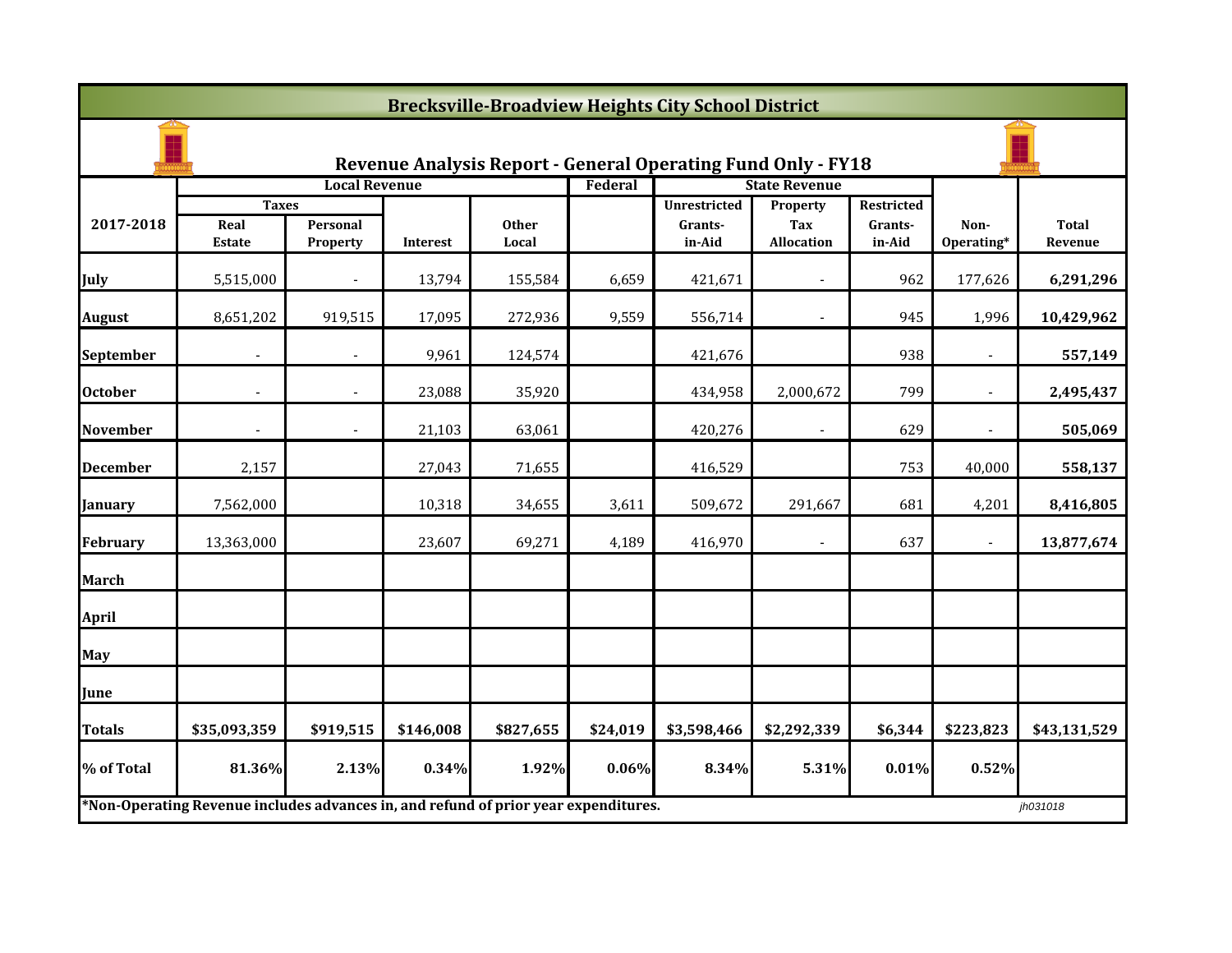|               | <b>Brecksville-Broadview Heights City School District</b>                                                                 |                 |                 |                 |           |              |                    |                                 |  |  |  |  |  |
|---------------|---------------------------------------------------------------------------------------------------------------------------|-----------------|-----------------|-----------------|-----------|--------------|--------------------|---------------------------------|--|--|--|--|--|
|               | <b>Expenditure Analysis Report - General Operating Fund - FY18</b>                                                        |                 |                 |                 |           |              |                    |                                 |  |  |  |  |  |
| 2017-2018     | <b>Salaries</b>                                                                                                           | <b>Benefits</b> | <b>Services</b> | <b>Supplies</b> | Equipment | <b>Other</b> | Non-<br>Operating* | <b>Total</b><br><b>Expenses</b> |  |  |  |  |  |
| July          | 1,911,471                                                                                                                 | 794,807         | 401,793         | 75,293          | 269       | 13,809       | 40,000             | 3,237,442                       |  |  |  |  |  |
| August        | 1,892,898                                                                                                                 | 808,951         | 398,732         | 107,200         | 15,434    | 286,996      |                    | 3,510,211                       |  |  |  |  |  |
| September     | 3,349,242                                                                                                                 | 800,922         | 303,836         | 118,497         | 6,052     | 10,696       | $\blacksquare$     | 4,589,245                       |  |  |  |  |  |
| October       | 2,369,479                                                                                                                 | 844,151         | 461,418         | 77,842          | 13,966    | 6,786        |                    | 3,773,642                       |  |  |  |  |  |
| November      | 2,495,794                                                                                                                 | 869,938         | 284,459         | 63,098          | 6,535     | 8,239        |                    | 3,728,063                       |  |  |  |  |  |
| December      | 2,399,014                                                                                                                 | 835,123         | 294,914         | 75,005          | 7,240     | 9,573        |                    | 3,620,869                       |  |  |  |  |  |
| January       | 2,264,160                                                                                                                 | 1,067,585       | 425,789         | 68,981          | 1,238     | 14,362       |                    | 3,842,115                       |  |  |  |  |  |
| February      | 2,317,721                                                                                                                 | 885,663         | 335,663         | 61,338          | 2,966     | 6,116        |                    | 3,609,467                       |  |  |  |  |  |
| March         |                                                                                                                           |                 |                 |                 |           |              |                    |                                 |  |  |  |  |  |
| April         |                                                                                                                           |                 |                 |                 |           |              |                    |                                 |  |  |  |  |  |
| May           |                                                                                                                           |                 |                 |                 |           |              |                    |                                 |  |  |  |  |  |
| June          |                                                                                                                           |                 |                 |                 |           |              |                    |                                 |  |  |  |  |  |
| <b>TOTALS</b> | \$18,999,779                                                                                                              | \$6,907,140     | \$2,906,604     | \$647,254       | \$53,700  | \$356,577    | \$40,000           | \$29,911,054                    |  |  |  |  |  |
| % of Total    | 63.52%                                                                                                                    | 23.09%          | 9.72%           | 2.16%           | 0.18%     | 1.19%        | 0.13%              |                                 |  |  |  |  |  |
|               | *Non-Operating expenses include advances and transfers out.<br>Operating Fund includes General Fund (001) only for FY2018 |                 |                 |                 |           |              |                    | jh031018                        |  |  |  |  |  |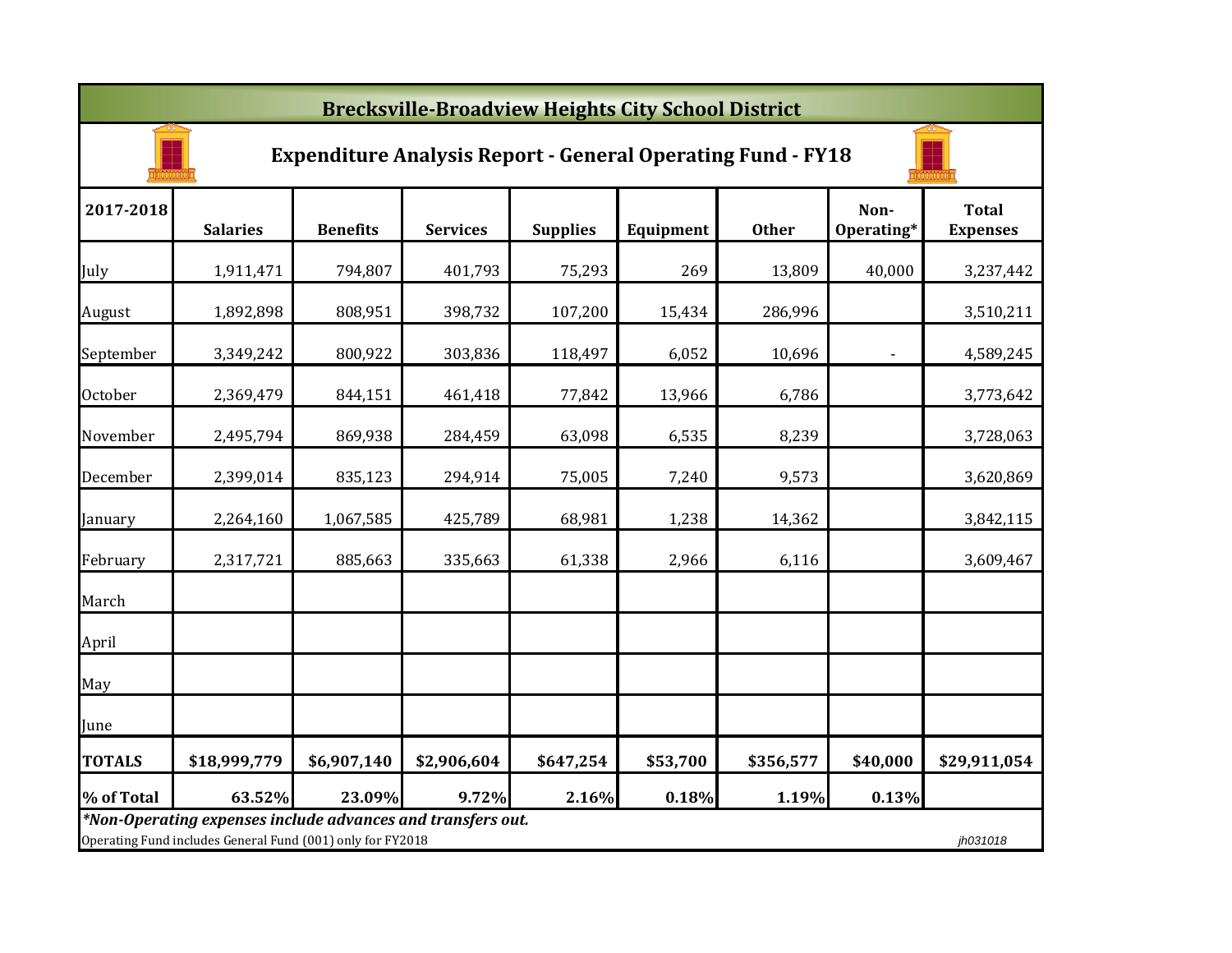# **Brecksville-Broadview Heights City School District**



February, 2018 **Find Telecom Property FINSUMM Financial Summary** 

*jh031018*

|     | "where fine education is a heritage"    |                  |                 |                    |                     |                     |                 |                     |                     |  |  |
|-----|-----------------------------------------|------------------|-----------------|--------------------|---------------------|---------------------|-----------------|---------------------|---------------------|--|--|
|     |                                         | <b>Beginning</b> | <b>Monthly</b>  | <b>Fiscal Year</b> | <b>Monthly</b>      | <b>Fiscal Year</b>  | <b>Current</b>  |                     | <b>Unencumbered</b> |  |  |
|     | <b>Fund Fund Name</b>                   | <b>Balance</b>   | Receipts        | <b>To Date</b>     | <b>Expenditures</b> | <b>To Date</b>      | <b>Fund</b>     | <b>Current</b>      | <b>Fund</b>         |  |  |
|     |                                         | 7/1/2017         |                 | <b>Receipts</b>    |                     | <b>Expenditures</b> | <b>Balance</b>  | <b>Encumbrances</b> | <b>Balance</b>      |  |  |
| 001 | <b>General Fund</b>                     | \$11,855,907.14  | \$13,877,674.99 | \$43,131,528.81    | \$3,609,467.54      | \$30,214,139.34     | \$24,773,296.61 | \$1,410,542.88      | \$23,362,753.73     |  |  |
| 002 | <b>Bond Retirement</b>                  | \$3,761,382.84   | \$770,000.00    | \$2,631,497.52     | \$0.00              | \$2,419,725.84      | 3,973,154.52    | \$0.00              | 3,973,154.52        |  |  |
| 003 | Permanent Improvement                   | \$1,519,645.15   | \$549,000.00    | \$1,668,638.68     | \$57,581.24         | \$1,230,889.10      | 1,957,394.73    | \$102,005.86        | 1,855,388.87        |  |  |
| 004 | <b>Building Fund</b>                    | \$151,453.36     | \$0.00          | \$25,000.00        | \$0.00              | \$0.00              | 176,453.36      | \$0.00              | 176,453.36          |  |  |
| 006 | <b>Food Service</b>                     | \$315,666.75     | \$141,375.55    | \$875,751.47       | \$131,756.64        | \$868,933.36        | 322,484.86      | \$282,772.41        | 39,712.45           |  |  |
| 007 | <b>Special Trust</b>                    | \$130,277.15     | \$194.37        | \$2,692.63         | \$50.00             | \$73,105.26         | 59,864.52       | \$1,939.74          | 57,924.78           |  |  |
| 009 | <b>Uniform Supplies</b>                 | \$165,005.24     | \$17,559.24     | \$225,737.96       | \$1,894.27          | \$203,599.38        | 187,143.82      | \$26,343.46         | 160,800.36          |  |  |
| 014 | Rotary - Internal Services              | \$151,598.57     | \$30,491.36     | \$242,681.32       | \$8,732.69          | \$82,548.44         | 311,731.45      | \$35,175.19         | 276,556.26          |  |  |
| 018 | Public School Support                   | \$145,243.95     | \$3,869.47      | \$73,973.41        | \$8,512.16          | \$46,894.10         | 172,323.26      | \$33,672.18         | 138,651.08          |  |  |
| 019 | Other Grants                            | \$169,007.44     | \$0.00          | \$51,173.73        | \$4,828.04          | \$48,517.21         | 171,663.96      | \$21,113.64         | 150,550.32          |  |  |
| 020 | Child Care Fund                         | \$227,513.70     | \$39,351.37     | \$343,473.79       | \$25,314.81         | \$273,942.56        | 297,044.93      | \$6,630.40          | 290,414.53          |  |  |
| 022 | <b>Unclaimed Funds</b>                  | \$142,000.00     | \$0.00          | (\$142,000.00)     | \$0.00              | \$0.00              | 0.00            | \$0.00              | 0.00                |  |  |
| 200 | <b>Student Managed Funds</b>            | \$146,605.11     | \$22,034.95     | \$170,455.31       | \$29,093.30         | \$131,732.97        | 185,327.45      | \$46,309.50         | 139,017.95          |  |  |
| 300 | <b>District Managed Funds</b>           | \$235,318.82     | \$48,834.48     | \$314,690.31       | \$53,737.28         | \$317,051.69        | 232,957.44      | \$90,345.13         | 142,612.31          |  |  |
| 401 | <b>Auxiliary Services</b>               | \$43,666.45      | \$68,549.32     | \$166,850.27       | \$648.81            | \$118,534.62        | 91,982.10       | \$66,690.76         | 25,291.34           |  |  |
| 451 | <b>OneNet (Data Communication)</b>      | \$0.00           | \$0.00          | \$5,400.00         | \$0.00              | \$5,400.00          | 0.00            | \$0.00              | 0.00                |  |  |
| 499 | Miscellaneous State Grants              | \$1,554.14       | \$0.00          | \$71,800.00        | \$8,904.71          | \$80,375.96         | (7,021.82)      | \$9,779.25          | (16,801.07)         |  |  |
| 516 | <b>IDEA-B</b>                           | \$35,208.12      | \$0.00          | \$214,746.02       | \$68,701.66         | \$391,344.96        | (141, 390.82)   | \$312,526.76        | (453, 917.58)       |  |  |
| 551 | Title III - Limited English Proficiency | \$0.00           | \$0.00          | \$4,916.94         | \$0.00              | \$5,000.00          | (83.06)         | \$0.00              | (83.06)             |  |  |
| 572 | Title I - Disadvantaged Children        | (\$9,098.10)     | \$0.00          | \$120,234.24       | \$14,418.20         | \$102,539.11        | 8,597.03        | \$315.00            | 8,282.03            |  |  |
| 587 | Preschool                               | \$0.00           | \$0.00          | \$0.00             | \$0.00              | \$0.00              | 0.00            | \$0.00              | 0.00                |  |  |
| 590 | Title II-A - Improving Teacher Quality  | \$74.67          | \$0.00          | \$11,026.63        | (\$6,000.00)        | \$11,395.66         | (294.36)        | \$7,143.00          | (7,437.36)          |  |  |
| 599 | Miscellaneous Federal Grants            | $(*7,791.89)$    | \$17,258.85     | \$83,112.90        | \$6,343.77          | \$76,962.54         | (1,641.53)      | \$1,087.07          | (2,728.60)          |  |  |
|     |                                         |                  |                 |                    |                     |                     |                 |                     |                     |  |  |
|     | <b>Grand Totals (ALL Funds)</b>         | \$19,180,238.61  | \$15,586,193.95 | \$50,293,381.94    | \$4,023,985.12      | \$36,702,632.10     | \$32,770,988.45 | \$2,454,392.23      | \$30,316,596.22     |  |  |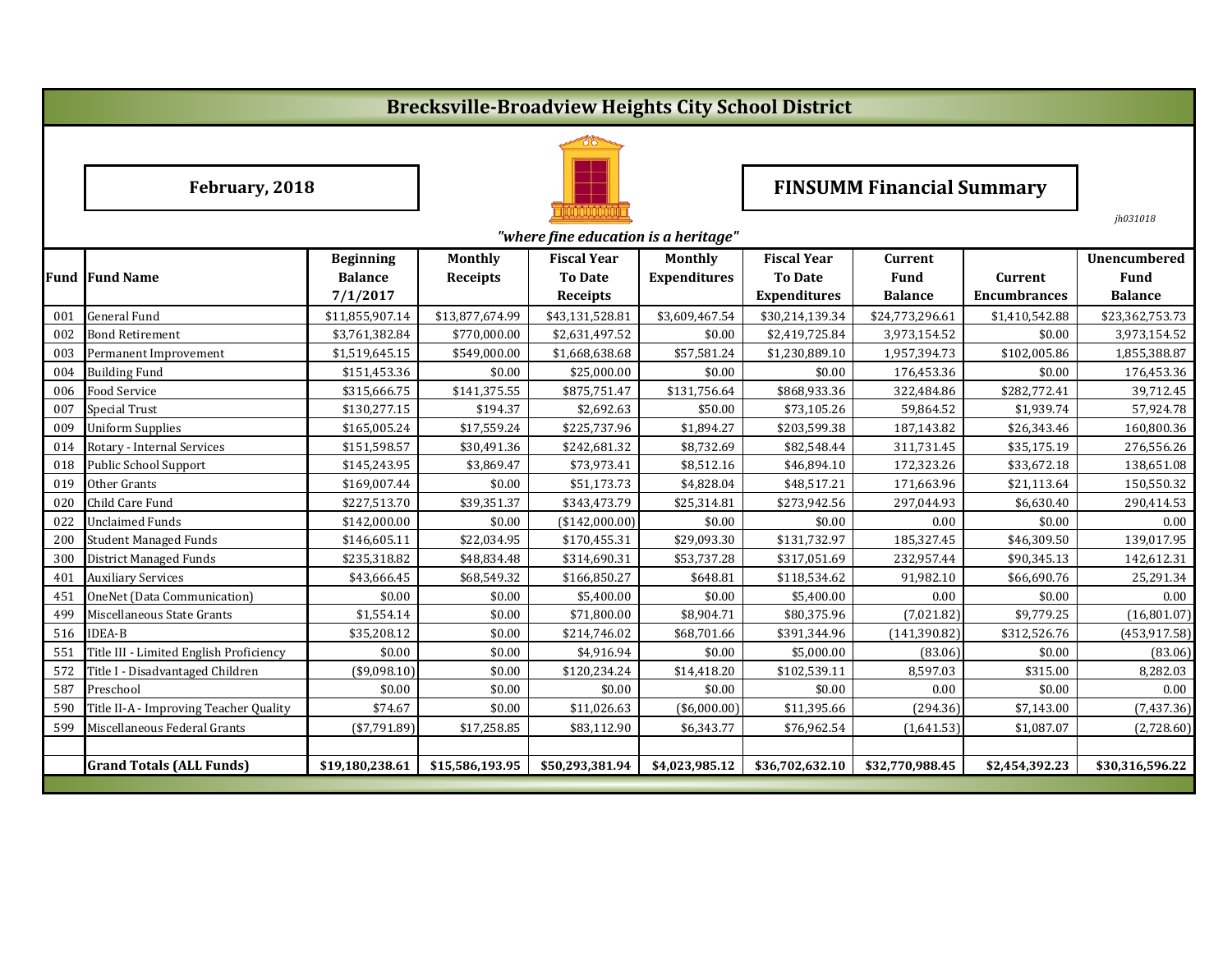# *Brecksville-Broadview Heights Board of Education*

## *Record of Advances for 2017/2018*



|                 |                              |             |                | INITIAL ADVANCE INFORMATION |               |                 | <b>ADVANCE RETURN</b> |  |  |
|-----------------|------------------------------|-------------|----------------|-----------------------------|---------------|-----------------|-----------------------|--|--|
| <b>Date</b>     | <b>Board</b>                 | <b>FROM</b> | T <sub>0</sub> | <b>Fund</b>                 |               | <b>Date</b>     |                       |  |  |
| <b>Approved</b> | <b>Resolution</b>            | <b>Fund</b> | <b>Fund</b>    | <b>Name</b>                 | <b>Amount</b> | <b>Returned</b> | <b>Amount</b>         |  |  |
| 7/24/2017       |                              | 001         | 009            | Uniform School              | \$40,000.00   | 12/28/2017      | \$40,000.00           |  |  |
|                 |                              |             |                | Supplies - MS               |               |                 |                       |  |  |
|                 |                              |             |                |                             |               |                 |                       |  |  |
|                 |                              |             |                |                             |               |                 |                       |  |  |
|                 |                              |             |                |                             |               |                 |                       |  |  |
|                 |                              |             |                |                             |               |                 |                       |  |  |
|                 |                              |             |                |                             |               |                 |                       |  |  |
|                 | TOTAL Advances for 2017-2018 | \$40,000.00 |                | \$40,000.00                 |               |                 |                       |  |  |
|                 | <b>Advances Outstanding</b>  |             | \$0.00         |                             |               |                 |                       |  |  |
| jh021318        |                              |             |                |                             |               |                 |                       |  |  |
|                 |                              |             |                |                             |               |                 |                       |  |  |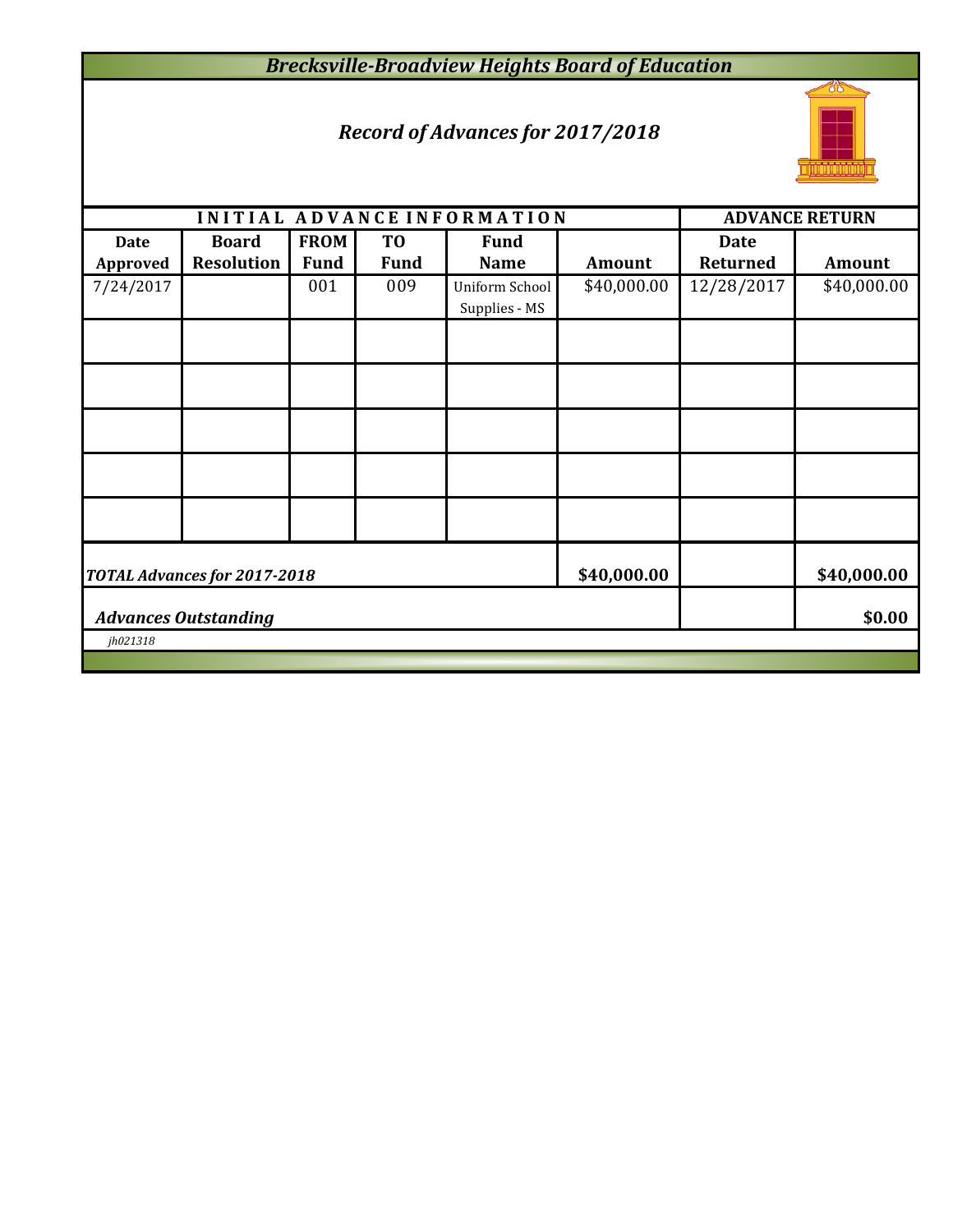# *Brecksville-Broadview Heights Board of Education*



# *Approved Funds for 2017/2018*



|             | This report is a listing of all grant funds authorized and received throughout the 2017/2018 fiscal year. |                   |                   |                 |                 |  |  |  |  |  |  |
|-------------|-----------------------------------------------------------------------------------------------------------|-------------------|-------------------|-----------------|-----------------|--|--|--|--|--|--|
|             |                                                                                                           | <b>Authorized</b> | <b>Non-Public</b> | <b>Monthly</b>  | <b>Amount</b>   |  |  |  |  |  |  |
| <b>Fund</b> | <b>Description</b>                                                                                        | <b>Amount</b>     | <b>Authorized</b> | <b>Amount</b>   | <b>Received</b> |  |  |  |  |  |  |
|             |                                                                                                           |                   | <b>Amount</b>     | <b>Received</b> | Project-To-Date |  |  |  |  |  |  |
|             | <b>State Grants</b>                                                                                       |                   |                   |                 |                 |  |  |  |  |  |  |
|             | 451/9018 Network Connectivity Subsidy 9018                                                                | \$10,800.00       | \$0.00            | \$0.00          | \$5,400.00      |  |  |  |  |  |  |
|             | <b>Auxiliary Services</b><br>401/9018 Assumption                                                          | \$121,300.00      | \$0.00            | \$68,482.11     | \$147,785.88    |  |  |  |  |  |  |
|             | <b>CAPA</b>                                                                                               |                   |                   |                 |                 |  |  |  |  |  |  |
| 499/9118    | <b>Ohio Dept. of Health Tobacco Use Prevention</b><br>and Cessation                                       | \$80,000.00       | \$0.00            | \$0.00          | \$21,800.00     |  |  |  |  |  |  |
|             | <b>Total State Funds</b>                                                                                  | \$212,100.00      | \$0.00            | \$68,482.11     | \$174,985.88    |  |  |  |  |  |  |
|             | <b>Federal Grants</b>                                                                                     |                   |                   |                 |                 |  |  |  |  |  |  |
|             | 516/9018 IDEA-B Special Education FY18                                                                    | \$779,949.26      | \$0.00            | \$0.00          | \$236,262.00    |  |  |  |  |  |  |
|             | 551/9018 Title III Limited English Proficiency FY18                                                       | \$25,160.37       | \$0.00            | \$0.00          | \$4,916.94      |  |  |  |  |  |  |
|             | 551/9118 Title III immigrant (new in FY18)                                                                | \$3,182.79        | \$0.00            | \$0.00          | \$0.00          |  |  |  |  |  |  |
|             | 572/9018 Title I FY18                                                                                     | \$273,463.39      | \$0.00            | \$0.00          | \$98,915.30     |  |  |  |  |  |  |
|             | 587/9018 Preschool Special Education FY18                                                                 | \$18,755.02       | \$0.00            | \$0.00          | \$0.00          |  |  |  |  |  |  |
|             | 590/9018 Title II-A Improving Teacher Quality FY18                                                        | \$76,458.05       | \$0.00            | \$0.00          | \$11,101.30     |  |  |  |  |  |  |
|             | 599/9118 Title IV-A Student Supp/Academic Enrich (new FY18)                                               | \$10,000.00       | \$0.00            | \$0.00          | \$0.00          |  |  |  |  |  |  |
|             | 599/9018 CAPA Drug-Free Communities FY18                                                                  | \$137,194.21      | \$0.00            | \$17,258.85     | \$83,112.90     |  |  |  |  |  |  |
|             | <b>Total Federal Funds</b>                                                                                | \$1,324,163.09    | \$0.00            | \$17,258.85     | \$434,308.44    |  |  |  |  |  |  |
| jh031018    |                                                                                                           |                   |                   |                 |                 |  |  |  |  |  |  |
|             |                                                                                                           |                   |                   |                 |                 |  |  |  |  |  |  |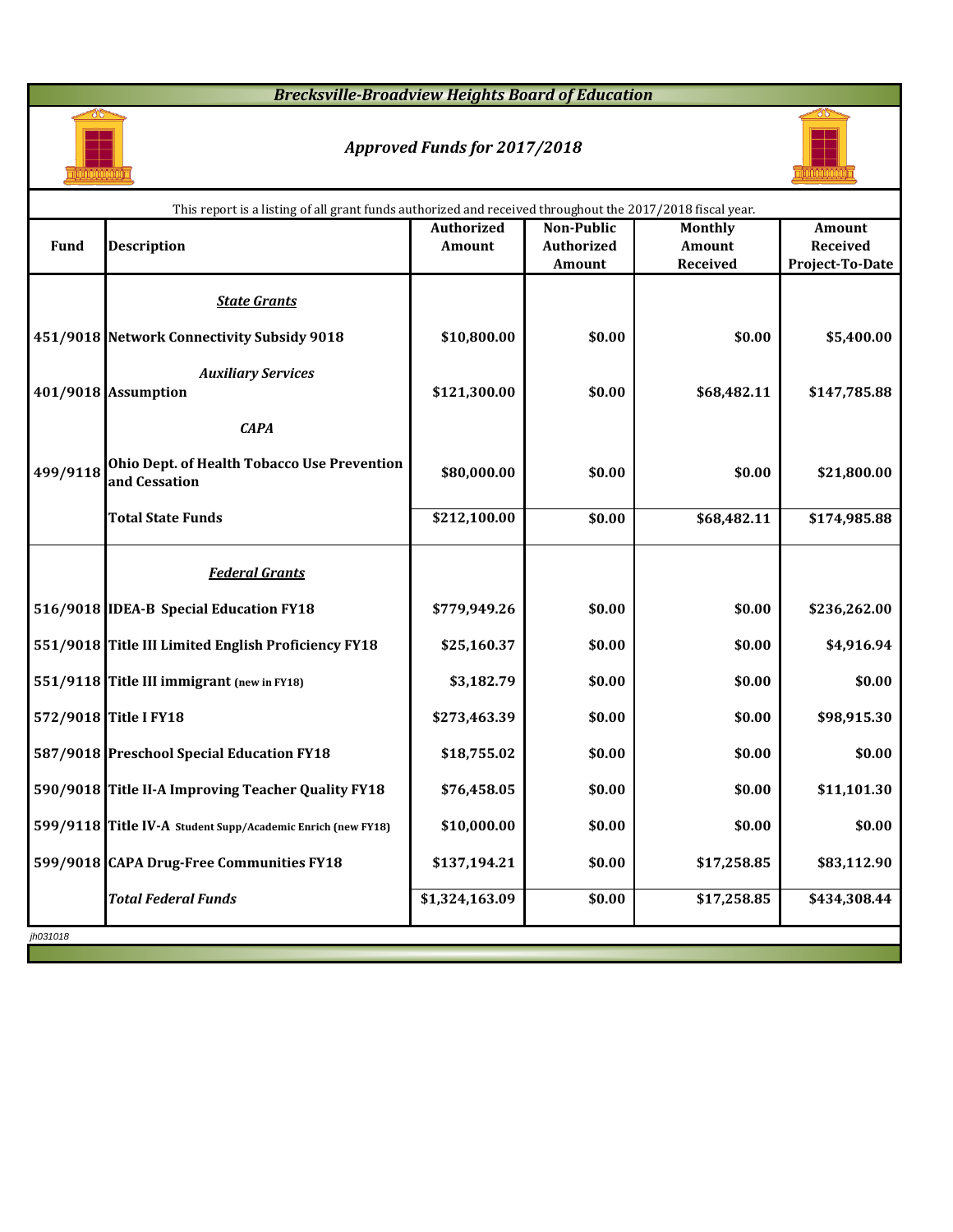| <b>Brecksville-Broadview Heights City School District</b>                                                                                                                                                           |                                                                                                  |                           |                      |                     |  |  |  |  |  |
|---------------------------------------------------------------------------------------------------------------------------------------------------------------------------------------------------------------------|--------------------------------------------------------------------------------------------------|---------------------------|----------------------|---------------------|--|--|--|--|--|
| 715                                                                                                                                                                                                                 | <b>Cash Reconciliation</b>                                                                       |                           |                      |                     |  |  |  |  |  |
|                                                                                                                                                                                                                     | <b>February 28, 2018</b>                                                                         |                           |                      |                     |  |  |  |  |  |
| <b>FINSUM Balance</b>                                                                                                                                                                                               |                                                                                                  |                           |                      | 32,770,988.45<br>\$ |  |  |  |  |  |
| <b>Bank Balance:</b><br>Citizens Bank - General                                                                                                                                                                     |                                                                                                  | $\boldsymbol{\mathsf{S}}$ | 7,690,806.36         |                     |  |  |  |  |  |
| <b>Investments:</b><br><b>Citizens Interest Checking</b><br><b>STAR Ohio</b><br>Meeder Investment Management<br><b>First Federal</b>                                                                                | 8,001,972.60<br>2,014,196.62<br>11,212,761.29<br>4,006,143.14                                    | \$                        | 25,235,073.65        |                     |  |  |  |  |  |
| <b>Petty Cash:</b><br>Chippewa<br><b>Highland Drive</b><br>Hilton<br><b>Central School</b><br>Middle School<br><b>Student Activity</b><br><b>High School</b><br>Transportation<br><b>Board Office</b><br>Beekeepers | 100.00<br>100.00<br>100.00<br>100.00<br>150.00<br>300.00<br>150.00<br>150.00<br>150.00<br>150.00 |                           |                      |                     |  |  |  |  |  |
| <b>Change Fund:</b><br>Middle School Athletics<br><b>Middle School Concessions</b><br><b>High School Athletics</b><br><b>Food Services</b>                                                                          | 200.00<br>150.00<br>4,500.00<br>772.00                                                           | \$<br>\$                  | 1,450.00<br>5,622.00 |                     |  |  |  |  |  |
| Less: Outstanding Checks-Citizens Bank (General Fund)                                                                                                                                                               |                                                                                                  |                           | (161, 973.66)        |                     |  |  |  |  |  |
| Encoding Error Check #352189<br>Encoding Error Check#352609                                                                                                                                                         |                                                                                                  |                           | 0.10<br>10.00        |                     |  |  |  |  |  |
| <b>Bank Balance</b>                                                                                                                                                                                                 |                                                                                                  |                           |                      | \$ 32,770,988.45    |  |  |  |  |  |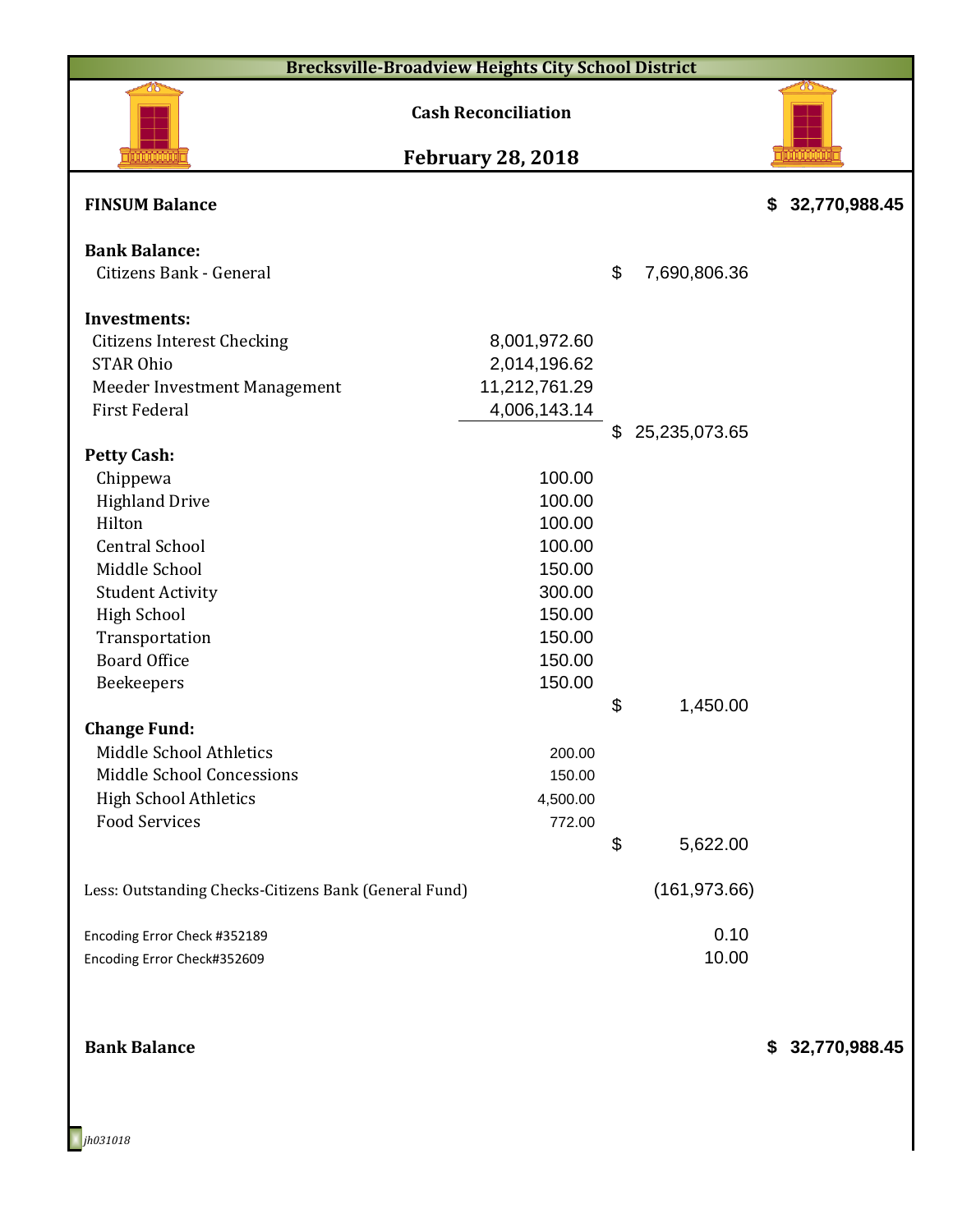| <b>Brecksville-Broadview Heights City School District</b> |                                         |                 |                                         |                 |                              |                             |                              |                             |                        |  |  |  |  |
|-----------------------------------------------------------|-----------------------------------------|-----------------|-----------------------------------------|-----------------|------------------------------|-----------------------------|------------------------------|-----------------------------|------------------------|--|--|--|--|
|                                                           |                                         |                 |                                         |                 |                              |                             |                              |                             |                        |  |  |  |  |
|                                                           | 28-Feb-18                               |                 |                                         |                 |                              |                             | <b>Appropriation Summary</b> |                             |                        |  |  |  |  |
|                                                           |                                         |                 |                                         |                 | jh031018                     |                             |                              |                             |                        |  |  |  |  |
|                                                           | "where fine education is a heritage"    |                 |                                         |                 |                              |                             |                              |                             |                        |  |  |  |  |
|                                                           |                                         | <b>FYTD</b>     | <b>Prior FY</b>                         | <b>FYTD</b>     | <b>FYTD</b><br><b>Actual</b> | <b>MTD</b><br><b>Actual</b> | <b>Current</b>               | <b>FYTD</b><br>Unencumbered | <b>FYTD</b><br>Percent |  |  |  |  |
| Fund                                                      |                                         | Appropriated    | <b>Carryover</b><br><b>Encumbrances</b> | Expendable      | <b>Expenditures</b>          | <b>Expenditures</b>         | <b>Encumbrances</b>          | <b>Balance</b>              | Exp/Enc                |  |  |  |  |
| 001                                                       | General Fund                            | \$47,638,359.00 | \$285,158.50                            | \$47,923,517.50 | \$30,214,139.34              | \$3,609,467.54              | \$1,410,542.88               | 16,298,835.28               | 65.99%                 |  |  |  |  |
| 002                                                       | <b>Bond Retirement</b>                  | \$3,012,889.00  | \$0.00                                  | 3,012,889.00    | \$2,419,725.84               | \$0.00                      | \$0.00                       | 593,163.16                  | 80.31%                 |  |  |  |  |
| 003                                                       | Permanent Improvement                   | \$1,887,935.00  | \$361,692.65                            | 2,249,627.65    | \$1,230,889.10               | \$57,581.24                 | \$102,005.86                 | 916,732.69                  | 59.25%                 |  |  |  |  |
| 004                                                       | <b>Building Fund</b>                    | \$0.00          | \$0.00                                  | 0.00            | \$0.00                       | \$0.00                      | \$0.00                       | 0.00                        | 0.00%                  |  |  |  |  |
| 006                                                       | <b>Food Service</b>                     | \$1,641,100.00  | \$0.00                                  | 1,641,100.00    | \$868,933.36                 | \$131,756.64                | \$282,772.41                 | 489,394.23                  | 70.18%                 |  |  |  |  |
| 007                                                       | Special Trust                           | \$82,402.00     | \$0.00                                  | 82,402.00       | \$73,105.26                  | \$50.00                     | \$1,939.74                   | 7,357.00                    | 91.07%                 |  |  |  |  |
| 009                                                       | <b>Uniform Supplies</b>                 | \$261,247.00    | \$0.00                                  | 261,247.00      | \$203,599.38                 | \$1,894.27                  | \$26,343.46                  | 31,304.16                   | 88.02%                 |  |  |  |  |
| 014                                                       | Rotary - Internal Services              | \$445,661.00    | \$1,225.00                              | 446,886.00      | \$82,548.44                  | \$8,732.69                  | \$35,175.19                  | 329,162.37                  | 26.34%                 |  |  |  |  |
| 018                                                       | Public School Support                   | \$151,449.00    | \$3,217.78                              | 154,666.78      | \$46,894.10                  | \$8,512.16                  | \$33,672.18                  | 74,100.50                   | 52.09%                 |  |  |  |  |
| 019                                                       | Other Grants                            | \$116,711.25    | \$7,280.42                              | 123,991.67      | \$48,517.21                  | \$4,828.04                  | \$21,113.64                  | 54,360.82                   | 56.16%                 |  |  |  |  |
| 020                                                       | Child Care - Beekeepers Fund            | \$495,167.00    | \$4,046.22                              | 499,213.22      | \$273,942.56                 | \$25,314.81                 | \$6,630.40                   | 218,640.26                  | 56.20%                 |  |  |  |  |
| 022                                                       | <b>Unclaimed Funds</b>                  | \$0.00          | \$0.00                                  | 0.00            | \$0.00                       | \$0.00                      | \$0.00                       | 0.00                        | 0.00%                  |  |  |  |  |
| 200                                                       | <b>Student Managed Funds</b>            | \$362,766.00    | \$912.50                                | 363,678.50      | \$131,732.97                 | \$29,093.30                 | \$46,309.50                  | 185,636.03                  | 48.96%                 |  |  |  |  |
| 300                                                       | District Managed Funds                  | \$568,025.00    | \$13,303.75                             | 581,328.75      | \$317,051.69                 | \$53,737.28                 | \$90,345.13                  | 173,931.93                  | 70.08%                 |  |  |  |  |
| 401                                                       | <b>Auxiliary Services</b>               | \$258,079.05    | \$43,380.70                             | 301,459.75      | \$118,534.62                 | \$648.81                    | \$66,690.76                  | 116,234.37                  | 61.44%                 |  |  |  |  |
| 451                                                       | OneNet (Data Communication)             | \$10,800.00     | \$0.00                                  | 10,800.00       | \$5,400.00                   | \$0.00                      | \$0.00                       | 5,400.00                    | 0.00%                  |  |  |  |  |
|                                                           | 499 Miscellaneous State Grants          | \$118,554.14    | \$13,000.00                             | 131,554.14      | \$80,375.96                  | \$8,904.71                  | \$9,779.25                   | 41,398.93                   | 68.53%                 |  |  |  |  |
|                                                           | 516 IDEA-B                              | \$756,943.40    | \$36,698.00                             | 793,641.40      | \$391,344.96                 | \$68,701.66                 | \$312,526.76                 | 89,769.68                   | 88.69%                 |  |  |  |  |
| 551                                                       | Title III - Limited English Proficiency | \$19,948.48     | \$0.00                                  | 19,948.48       | \$5,000.00                   | \$0.00                      | \$0.00                       | 14,948.48                   | 25.06%                 |  |  |  |  |
| 572                                                       | Title I - Disadvantaged Children        | \$324,322.41    | \$0.00                                  | 324,322.41      | \$102,539.11                 | \$14,418.20                 | \$315.00                     | 221,468.30                  | 31.71%                 |  |  |  |  |
| 587                                                       | Preschool                               | \$18,755.02     | \$0.00                                  | 18,755.02       | \$0.00                       | \$0.00                      | \$0.00                       | 18,755.02                   | 0.00%                  |  |  |  |  |
| 590                                                       | Title II-A - Improving Teacher Quality  | \$76,833.70     | \$0.00                                  | 76,833.70       | \$11,395.66                  | $(*6,000.00)$               | \$7,143.00                   | 58,295.04                   | 24.13%                 |  |  |  |  |
| 599                                                       | Miscellaneous Federal Grants            | \$190,653.91    | \$571.28                                | 191,225.19      | \$76,962.54                  | \$6,343.77                  | \$1,087.07                   | 113,175.58                  | 40.82%                 |  |  |  |  |
| <b>Totals</b>                                             |                                         | \$58,438,601.36 | \$770,486.80                            | \$59,209,088.16 | \$36,702,632.10              | \$4,023,985.12              | \$2,454,392.23               | \$20,052,063.83             | 66.13%                 |  |  |  |  |
|                                                           |                                         |                 |                                         |                 |                              |                             |                              |                             |                        |  |  |  |  |